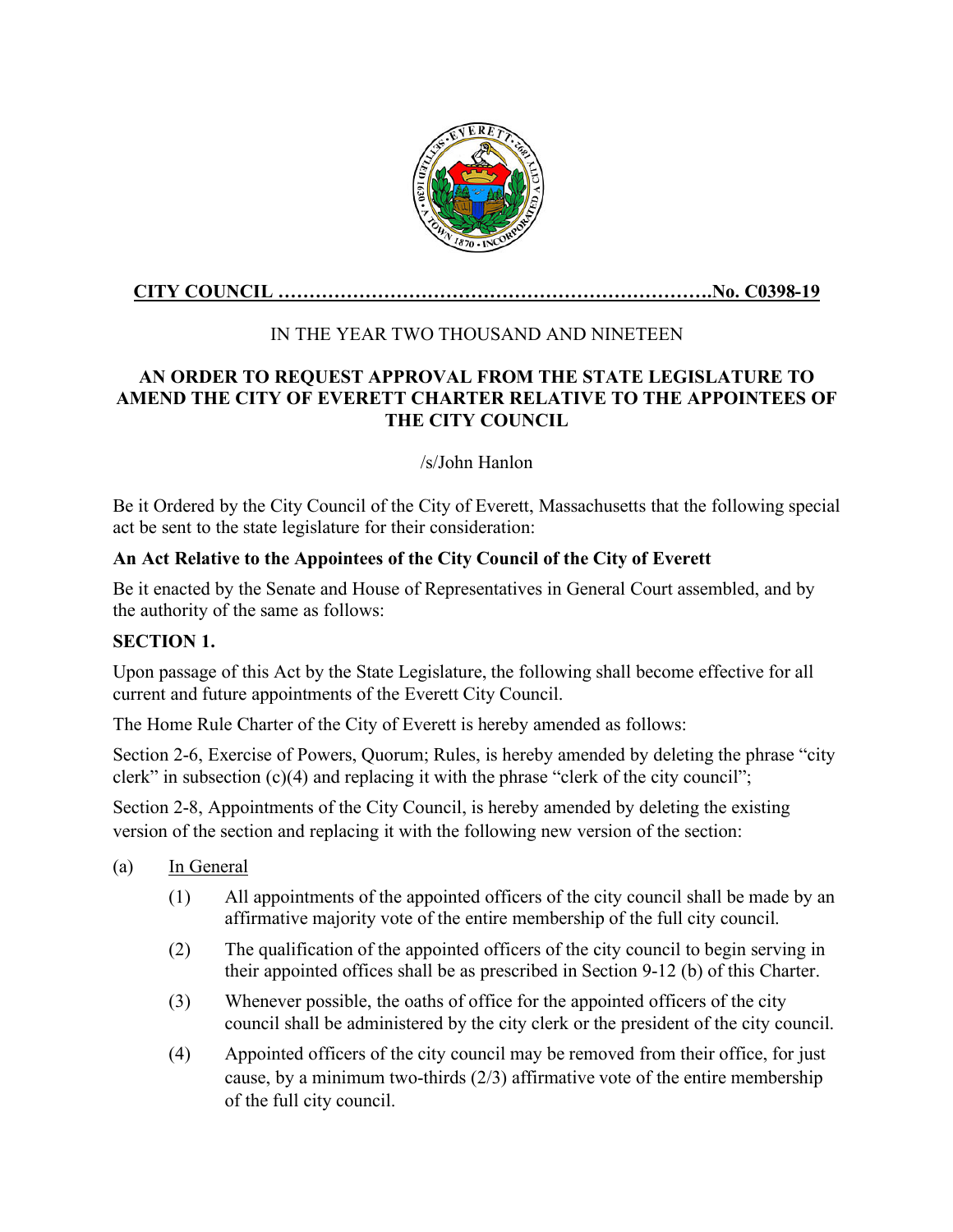- (5) An appointed office of the city council shall be declared to be vacant in the following instances:
	- a. Death of the office holder;
	- b. Resignation of the officer holder;
	- c. Retirement of the office holder;
	- d. Incapacity of the office holder;
	- e. Final conviction of the officer holder of a state or federal felony; or
	- f. Removal of the office holder by the city council.

For resignations and retirements, said office shall be deemed to be vacated at the close of business on the effective date of the resignation; in all other instances, said office shall be deemed to be vacated immediately.

- (6) Any vacancy in an appointed office of the city council shall be filled in a like manner for the remainder of its unexpired term.
- (7) Unless their office has been deemed to be vacated, the appointed officers of the city council may, once qualified, continue to serve in their respective appointed offices until their successors have been qualified.
- (8) The city council may, from time to time, adopt additional rules of procedure regulating the appointment and the removal of appointed city council officers.
- (9) Appointed officers of the city council shall receive such compensation as the city council may, from time to time, determine.
- (b) City Clerk
	- (1) The city council shall have charge and control of the city clerk's office, through the city clerk.
	- (2) The minimum term for the office of the city clerk shall be five (5) years.
	- (3) The city clerk shall:
		- a. Perform such duties as prescribed by the general laws, by the charter or by ordinance.
		- b. Archive, attest and file the full and accurate records of the doings of the city council as submitted by the clerk of the city council.
- (c) Assistant City Clerk
	- (1) The minimum term for the office of the city clerk shall be five (5) years.
	- (2) The assistant city clerk shall:
		- a. Perform such duties as prescribed by the city clerk or by ordinance.
		- b. In the absence of the city clerk, perform the duties of the city clerk.